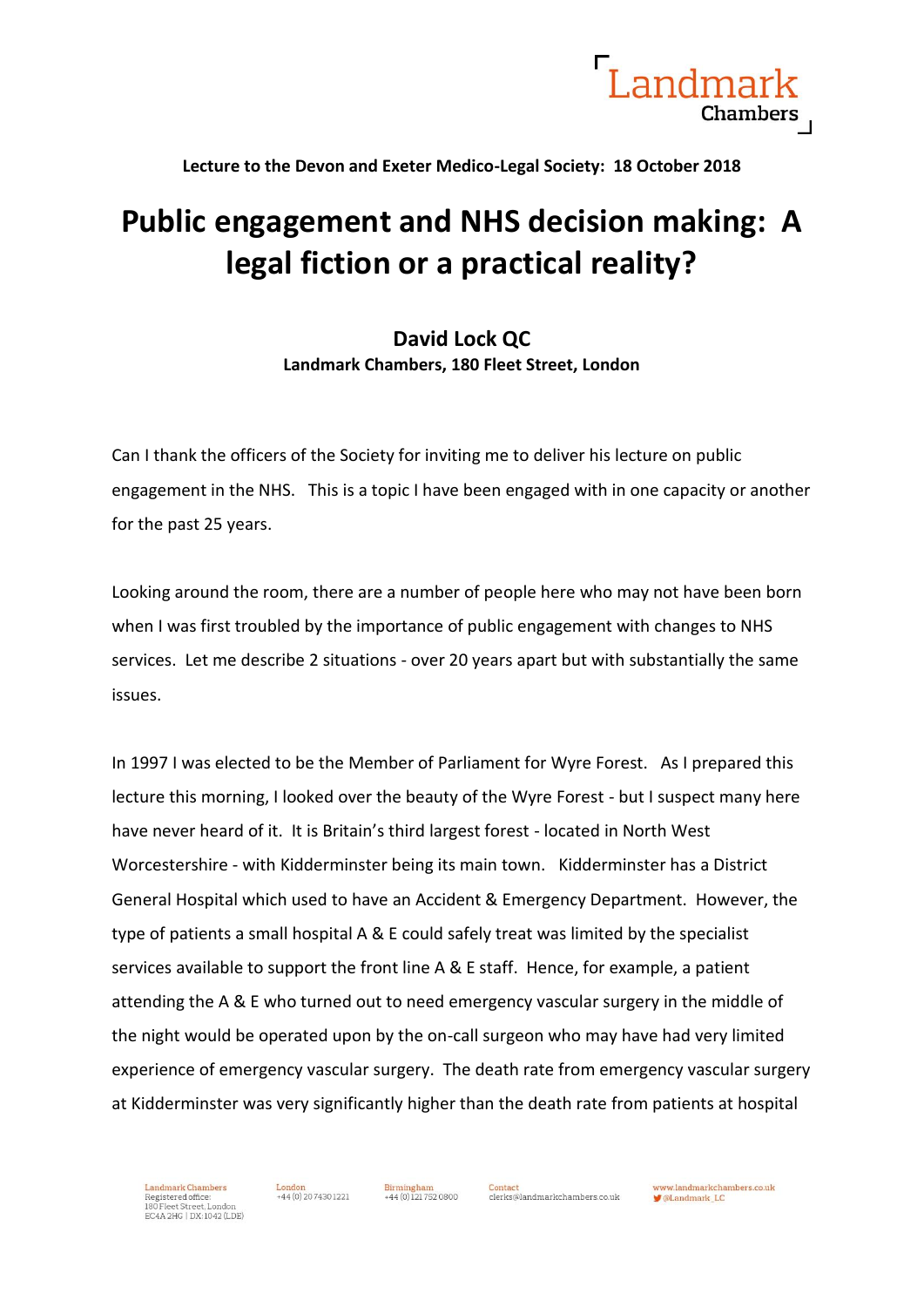

where the surgery was carried out by specialist surgeons. Exactly the same problem arose in respect of children because of the lack of out of hours specialist paediatric support.

A proposal to downgrade the A & E to a minor injuries unit was predictably unpopular. The hospital was reasonably quiet, staff had time to support patients and its convenience was an asset for local people. Also - and this cannot be underestimated - the town's people felt that downgrading their hospital constituted a slur on the importance of their town and its importance.

A vigorous campaign was commenced to oppose the downgrading of the A & E. What position should the local MP take? The problem is that "*those on the inside*" have to move beyond the instinctive reactions of the heart - insiders are required to look dispassionately at the evidence and decide what policy options are safe, deliverable and in the best interests of the citizens of that area. The battle between heart and head in the delivery of local health services is an unequal contest. As long as there is somebody advocating a line that the public wishes to hear, heart will always outvote head.

The campaigners took their case to the court - going as far as the Court of Appeal. They failed. *R (Kidderminster and District Community Health Council) v Worcestershire Health Authority* [1999] EWCA Civ 1525 became authority for the unsurprising proposition that a Health Authority was not required to consult on options which it reasonably believed were incapable of implementation. In Worcestershire the Health Authority had scrutinised all of the options through an extended period of public engagement and reached the view that all of the options favoured by the campaigners were impossible to implement. Politicians can ask for the impossible but public servants should not consult on undeliverable options, however popular they may be.

Despite knowing that the public strongly opposed the Health Authority's plans for the hospital, I could not back and essentially dishonest campaign to save services that were



444 (0) 121 752 0800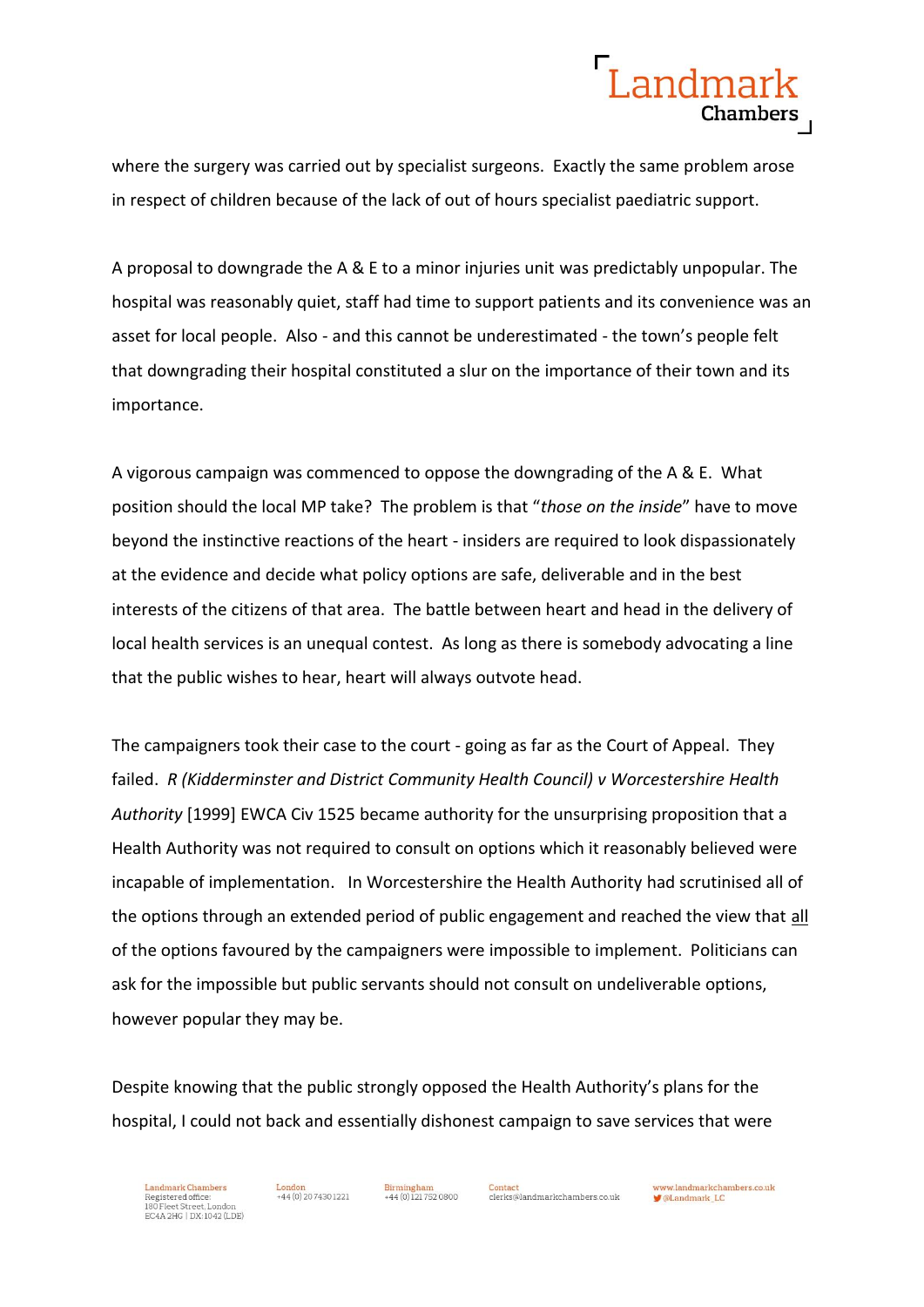

putting the health and well-being of my constituents in peril. The search for an intermediate solution proved impossible. There was no safe way of operating an A & E in a hospital that was too small and had too few staff to support save services.

An independent campaigner - paradoxically a retired consultant from the hospital - took up the political mantle and was elected to be the MP in my place in 2001. In many ways, it was a release. However, he then spent the next 8 years (since he got re-elected by a reduced majority in 2005) calling for the restoration of the A & E in public whilst privately acknowledging this was a medical impossibility. That type of political duplicity does not appeal to me. It was a political necessity in his case given the stance he had taken get elected. But it shows the inherent difficulties in the toxic cocktail of NHS configuration, political ambitions and public sentiment.

Roll forward 20 years. The neighbouring county of Shropshire has 2 general hospitals, with one in Telford and the other in Shrewsbury, run by the same NHS Trust. It cannot recruit sufficient staff to provide safe A & E services. There have been a series of staffing crises and the existing emergency staff are having to work a ridiculous and unsafe number of additional shifts. There is a serious shortage of qualified emergency doctors and nurses throughout the NHS, and smaller hospitals find recruitment more difficult the larger ones.

A consultation has just been undertaken on proposals to downgrade either Telford or Shrewsbury. The public in Telford are up in arms - in a way that will be familiar to anyone who went through the Kidderminster saga - even though it is only a short ambulance journey along the M54 from Telford to Wolverhampton. The pressures leading to this reconfiguration are, if anything, more significant than those in Kidderminster. The public outcry is just as strong but it may well be that the serious options for the NHS are just as limited.



 $+44(0)2074301221$ 

 $+44(0)1217520800$ 

Contact

clerks@landmarkchambers.co.uk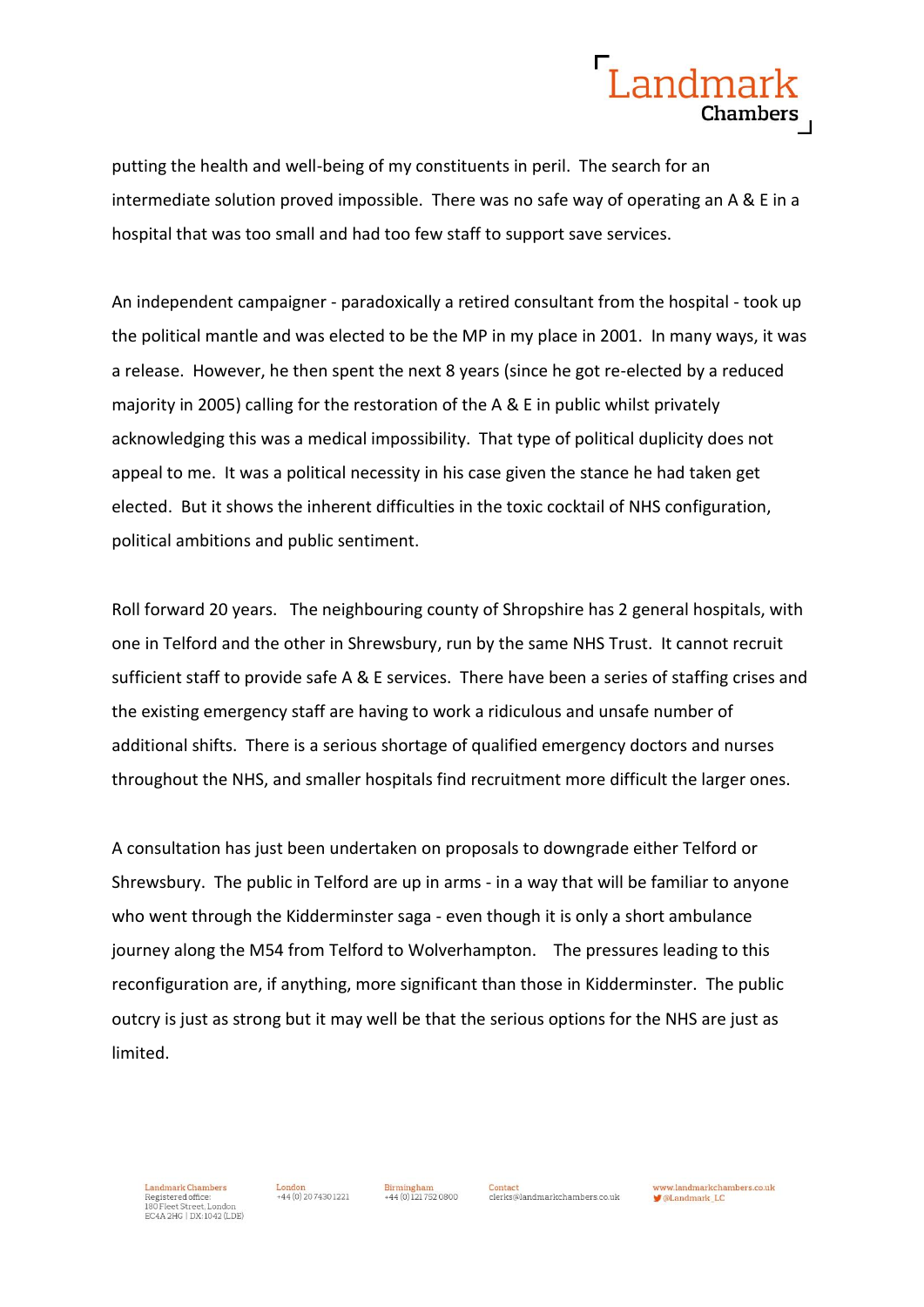

The difference this time is that there has been an extended, informed and focused public debate. However, there are legitimate concerns that this has not done anything to quell public concerns. Indeed there are arguments that the opposite has happened. The consultation process has simply given campaigners multiple opportunities to repeat the same message of victimhood.

It raises the difficult problem about how public views should be factored into decisions about the future of public services. To what extent are these "*expert*" decisions which have to be taken in a dispassionate way based on the best interests of the population as a whole and to what extent should deeply held views from the public sway NHS decision-making, even if those views are not properly evidence-based.

There is no difficulty whatsoever in analysing the issues in circumstances where the public's perspective is legitimately different from the perspective of the suppliers of the public service. Left to themselves, suppliers of public services will inevitably arrange services predominantly for their own convenience. Thus NHS services are arranged for the convenience of the doctors and the NHS managers. If there is travelling to be done, the focus traditionally has been on making the patients travel to the doctor rather than the other way round. The justification is that this makes better use of the doctor's time because the doctor can see one patient after another. However, that is just one factor in the decision-making process. The patient often finds travel extremely difficult - because of the underlying medical condition which led to the need for medical services in the first place.

Further, imposing a requirement to travel will dissuade a number of patients from seeking services - they will be put off by the need to travel and thus delay seeking medical advice. The articulate, the well-informed and the affluent will get into their own cars to travel to access specialist health services. In contrast, those who rely on bus services, work long hours for minimum wage or survive on benefits, or have caring responsibilities of their own may find that same journey to be practically impossible.



 $+44(0)1217520800$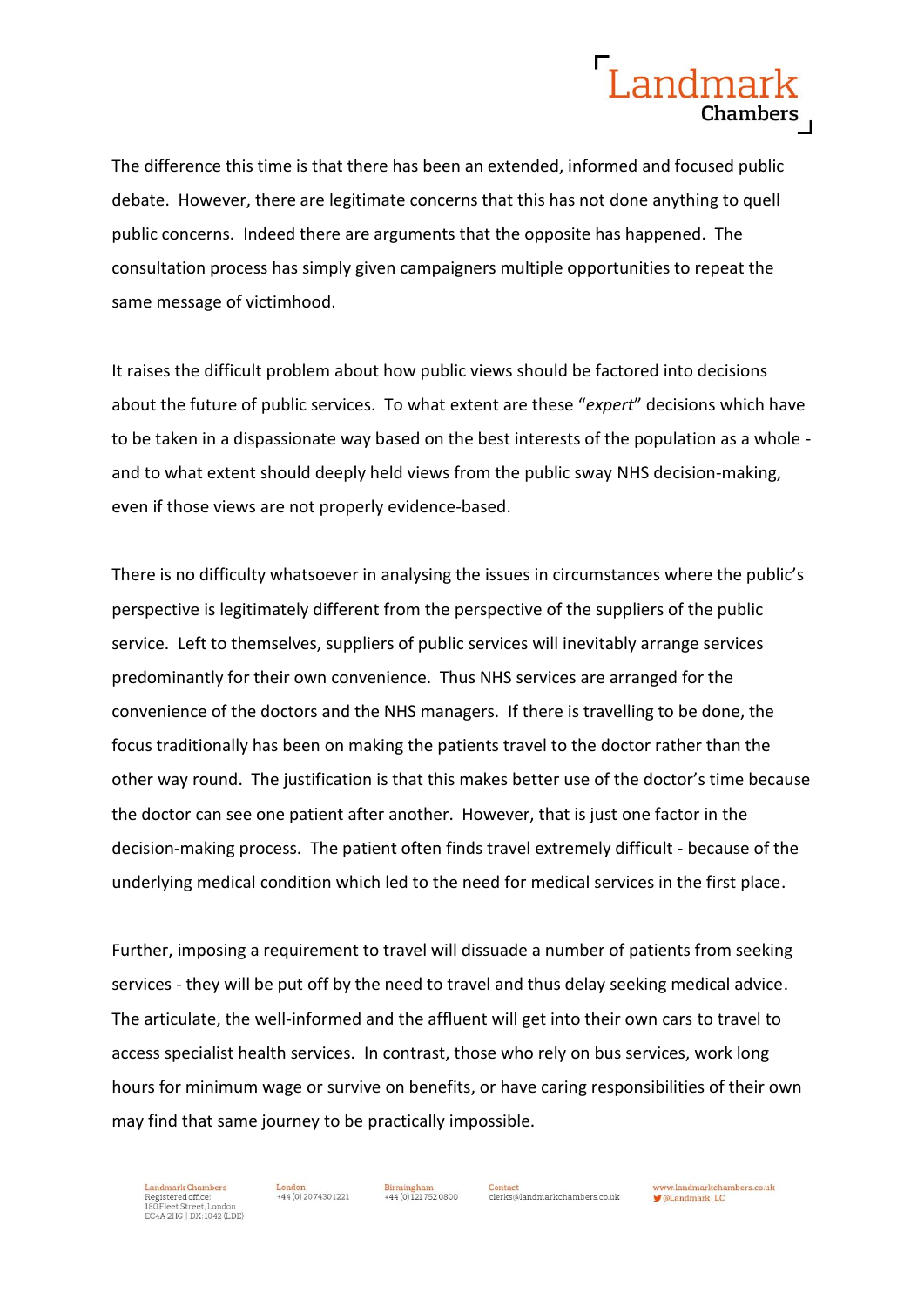## Landmar Chambers

The social determinants of health are now widely understood. As the Court of Appeal noted in a recent case in which I was involved<sup>1</sup>, life expectancy reduces one year for every stop on Central Line going east from central London. So making services convenient for doctors but more difficult to access for patients cuts across any commitment to tackling health inequalities.

The problems are far more difficult where the reorganisation is genuinely about making the best use of limited medical staff, the best use of limited financial resources or ensuring the delivery of safe services for a population. Health economists and population medicine doctors can identify risks across a population and the benefits of specialist services, but these factors are largely unseen by the general public who accessed those same services. They are, interestingly, also unseen by the doctors and nurses to deliver services under an existing arrangement. These doctors and nurses are often doing their very best in difficult circumstances, and any suggestion that the services they deliver produce suboptimal outcomes is taken as an attack on their professionalism and competence. Hence, the most the vociferous opponents of changes to NHS services can often be the doctors and nurses delivering existing services with sub optimal outcomes.

The travails around Kidderminster hospital produced the first statutory provision requiring the public to have a say in NHS changes. That arose in section 11 of the Health and Social Care Act 2001 which imposed a duty on a Health Authority and a Primary Care Trust (the newly emerging form of NHS Commissioner) to make "arrangements"

" … with a view to securing, as respects health services for which it is responsible, that persons to whom those services are being or may be provided are, directly or through representatives, involved in and consulted on—

**Birmingham** 

-

<sup>1</sup> See *R (The Pharmaceutical Services Negotiating Committee & Anor) v The Secretary of State for Health [2018] EWCA Civ 1925* at <https://www.bailii.org/ew/cases/EWCA/Civ/2018/1925.html>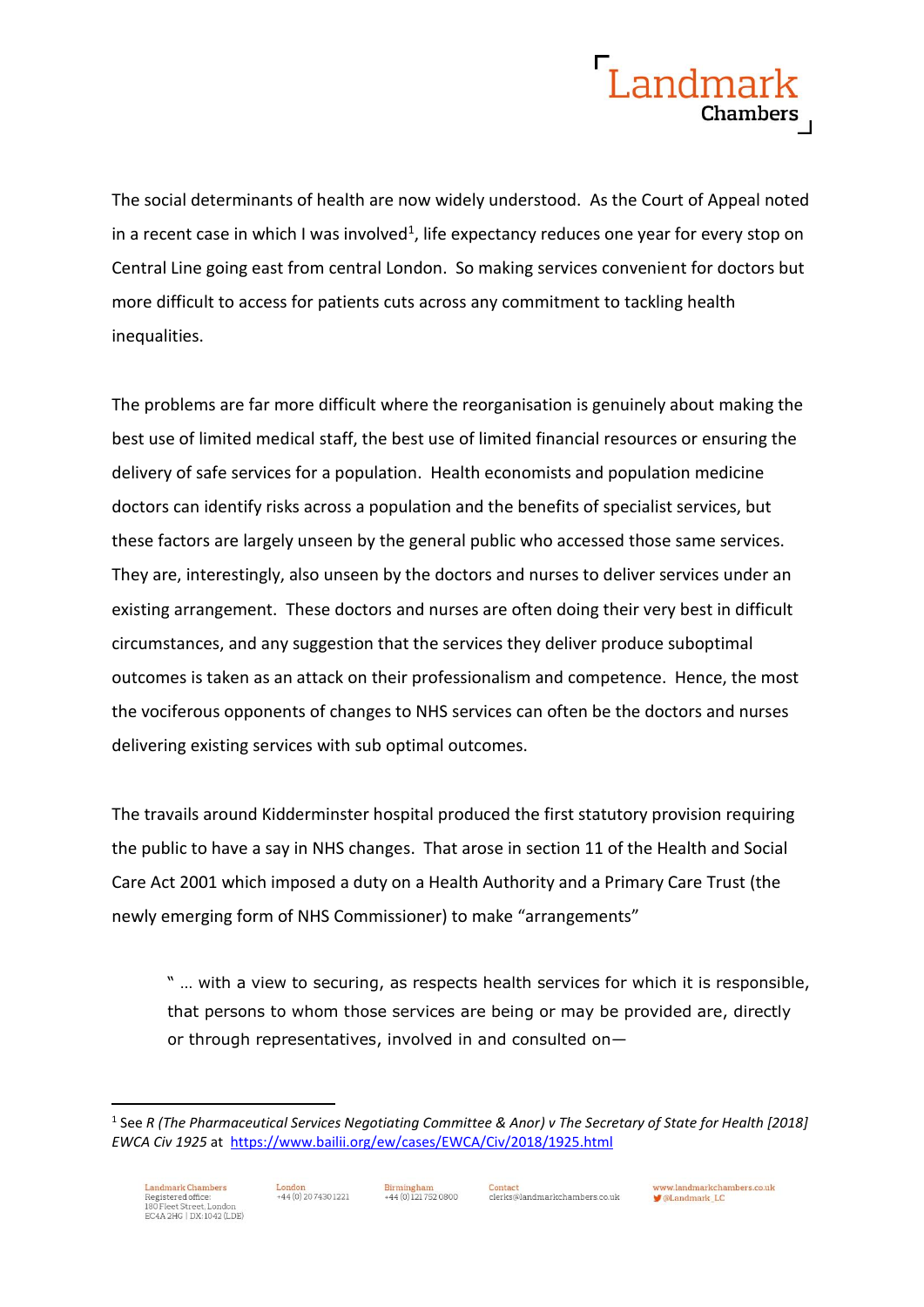

- (a) the planning of the provision of those services,
- (b) the development and consideration of proposals for changes in the way those services are provided, and
- (c) decisions to be made by that body affecting the operation of those services"

This provision has been amended a number of further occasions but the essential structure of the legal obligation has remained unchanged. The primary duty is on a public body to have "*arrangements*". The word "arrangements" is a term of art within NHS law. It appears numerous times in the National Health Service Act 2006 - the consolidating statute which governs the majority of the law of the NHS. It means that the public body is required to have a defined procedure - usually set out in a policy document - which explains how it's officers will follow a defined decision-making process.

Today, these arrangements are usually encompassed in "*Patient and Public Involvement*" policies. In the jargon of the NHS - and the NHS has more impenetrable management jargon than any other form of public service I have ever encountered - these are known as PPI policies. They have nothing to do with payment protection insurance.

So the primary duty under section 11 of the 2001 Act was for a public body to adopt a scheme which explained how it proposed to involve the public in its decision-making - and at least at that stage - to consult people before key decisions are made. However the means by which this involvement can occur was somewhat ambiguously described as being "*directly or through representatives".* Therein lay a problem. The only true "representatives" of the public are elected politicians - in this case local councillors or Members of Parliament. But, in practice, the "*representatives*" who were most engaged in the change processes were the self-selected local patient representatives sitting on Community Health Councils or on the patient groups set up by GP practices.

Landmark Chambers Eandmark Chambers<br>Registered office:<br>180 Fleet Street, London<br>EC4A 2HG | DX: 1042 (LDE)  $+44(0)$  20.7430.1221

444 (0) 121 752 0800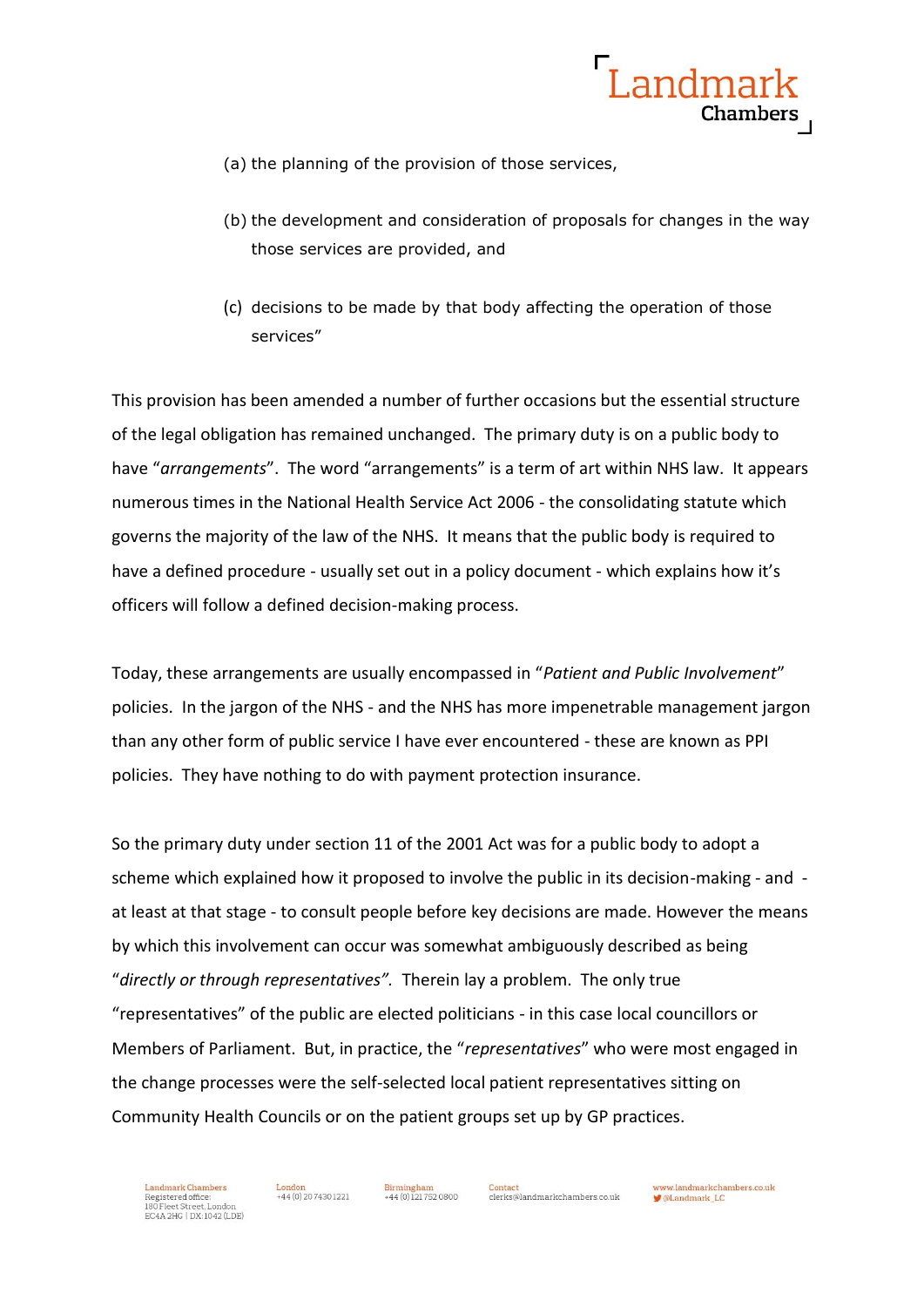

I am not sure if anyone here has ever been to a meeting of a patient's forum in any of the multiple forms under which they now presently exist or have existed over the years. The statutory successor is of Community Health Councils are now known as "Healthwatch". It is perhaps sufficient for present purposes to say that the degree to which they are genuinely representative of the patient population as a whole varies enormously. Some of these organisations are excellent but many are the vehicles of an informed and vocal minority. My experience is that these bodies get terribly agitated about changes to emergency all maternity services, but I do not recall outrage over cuts to mental health services ever figuring highly on the agenda.

The question as to "*when*" the duty of involvement arose under the statutory provision is worth examination. There were 3 limbs to this duty. First, patients were entitled to be involved or consulted in decisions about "the planning of the provision of NHS services". Next, and separately, patients were entitled to be involved and consulted in "the development and consideration of proposals for changes in the way those services are provided". Finally, the involvement consultation duty was engaged in "decisions to be made … affecting the operation of those services".

Thus - perhaps somewhat surprisingly - the public had a statutory right to be involved in NHS decision-making from the initial consideration of future plans through to final operational decisions which affected the NHS services in their locality.

The true effect of this statutory duty of involvement was tested in *Smith v North East Derbyshire Primary Care Trust* [2006] EWCA Civ 1291. Dr Khan ran a general practice in Langworth in rural Derbyshire. When he retired the practice was taken over by a nurse and her husband who hired doctors to deliver the services but that model was unsuccessful. When the contract was terminated, the PCT carried out a tender process which resulted in a decision to engage an American-based healthcare provider to deliver the services known as

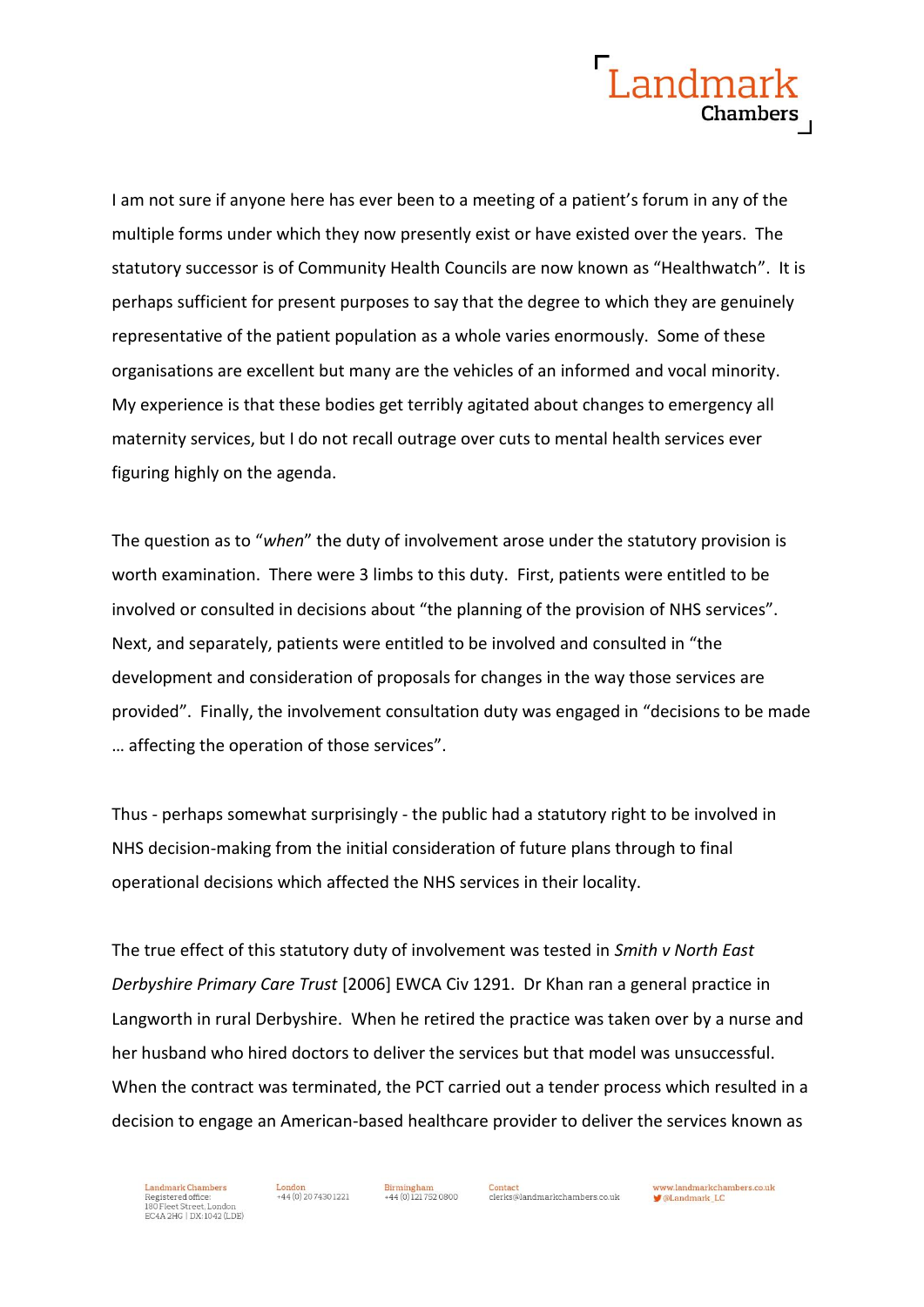

United Health Europe Limited. The outcome of that tender process was, to say the least controversial locally.

The case originally came before Mr Justice Collins – [2006] EWHC 1338. In a style which is familiar for those of us who have had the privilege of appearing before Mr Justice Collins over the years, he said:

*"It is clear from all this that s.11 has a very wide application. However, the language is somewhat imprecise. When I asked counsel what the words 'involved in' added, I received no satisfactory answer. I make it clear that I do not in the least blame counsel. Mr Pittaway, Q.C. and Mr Herberg submitted and Ms Grey accepted that they could not mean that the public had to be parties to the making of any relevant decisions. Thus 'involved in' really means no more than informed and able to express a view (which adds little to 'consulted on'). What is important is that the public must know what is proposed or what changes are to take place or how the services which affect them are to be operated and must have the opportunity, at least through a representative body, to comment on such matters. Their views must be obtained"*

The complaint here was that, notwithstanding a fair tender process, the absence of public views were not properly taken into consideration by the PCT and so no weight was attached to them. But lack of engagement might have made a difference because, as the judge noted at paragraph 14 "*At the very least the PCT might have been more reluctant to contract with UHE, a large impersonal business, rather than a local practice which could maintain the trust of the potential patients*".

The PCT and the Secretary of State argued that replacing one GP practice provider with another who was contracted to provide an identical service did not give rise to the public involvement duty. The Judge disagreed and said that any changes which gave rise to "*a degree of public concern about the manner in which the service is to be provided*" triggers

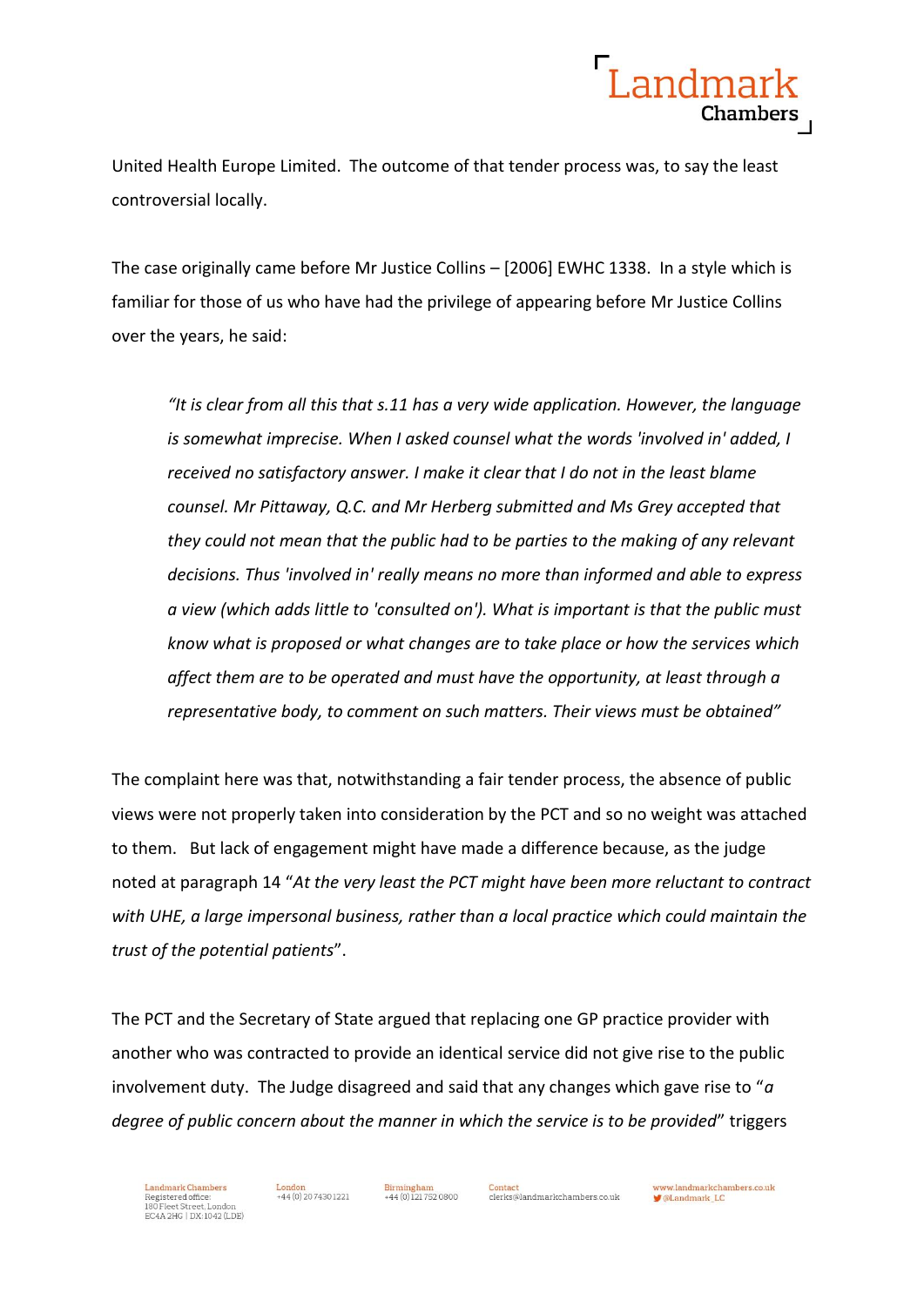

the involvement duty. However, the Judge decided that it was sufficient for the PCT to involve the Patient's Forum after the decision was made, and the wider engagement with the patient population was outside the scope of the duty.

That latter aspect was subject to challenge in the Court Appeal. The Court of Appeal decided that this was wholly inadequate. The key passage is at paragraph 9 where the Court said:

*"The simple fact is that the defendants had a duty to consult and they did not properly perform it. Mobilising the patients' function after the decision had been taken without proper consultation was no remedy. The possibility that the Patients' Forum might have been mobilised before the decision was made, when it was not, neither provides a remedy nor relieves the defendant from their breach of duty. There is little basis for saying that this litigation would have been avoided if the claimant had gone to the Patients' Forum after the decision was made, when the defendants were wrongly contending that section 11 of the 2001 Act did not apply at all"*

A second case concerning the section 11 duty came before the Court in 2006: *R (Morris) v Trafford Healthcare NHS Trust* [2006] EWHC 2334 (Admin). It concerned a decision by the Trafford Healthcare NHS Trust Board to cease to admit patients as inpatients to wards at Altrincham General Hospital with immediate effect. The Trust accepted that the wards were closed without public consultation. However it said the decision was taken "*urgently on the grounds of clinical safety*". As the Judge noted, by the time of the trial the decision had been implemented, further consultation on healthcare services in Altrincham is promised, and in the circumstances the Trust argued that it would be wrong of the Court to order the reopening of the 2 wards.

There were 2 primary issues in this case. First, the Trust argued that the public involvement duty could not possibly prevent it taking urgent decisions when this was required to protect

Landmark Chambers Eandmark Chambers<br>Registered office:<br>180 Fleet Street, London<br>EC4A 2HG | DX: 1042 (LDE)

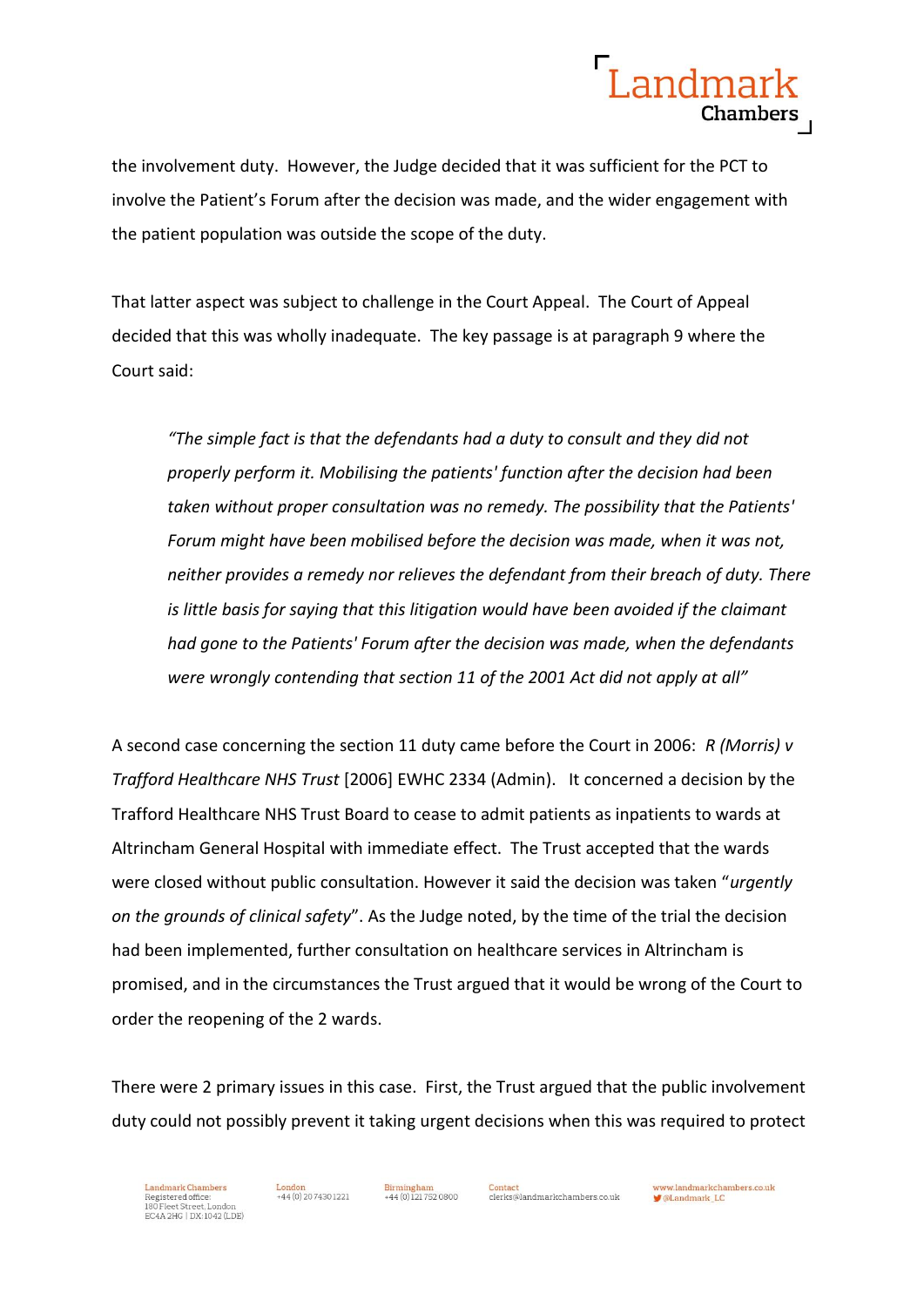

patient safety. Secondly, the Trust argued that the Court should not require the Trust to reopen wards which it had closed. The Trust lost on the first issue but won the second. Both have continuing significance.

On the first issue, Hodge J said:

*"The section 11 duty to consult is of high importance. The public expect to be involved in decisions by healthcare bodies, particularly when the issues involved are contentious as they clearly were with AGH. I do not accept that the need to close the wards at Altrincham General Hospital was so urgent that it was right that no public consultation should take place. There ought to have been consultation under section 11 about the closure of the wards in so important a local provision as Altrincham General Hospital. In those circumstances I regard the decision to close the wards as unlawful and will quash it"*

However, the horse had well and truly bolted by this stage and the Court was not in a position to do anything about it. Hence the Court did not order the Trust to reopen the closed wards. It was thus a pyrrhic victory for the campaigners.

The statutory involvement duties have gone through a series of legislative changes since they were first brought into existence in 2001. The present rules are in 2 different places. Providers of NHS services have engagement duties under section 242 of the National Health Service Act 2006. This duty is largely the same as the duty under section 11 of the 2001 Act, save that there is now a specific "post-*Smith*" provision which provides that the duty to involve the public only arises if implementation of the proposal would have an impact on—

(a) the manner in which the services are delivered to users of those services, or

(b) the range of health services available to those users.



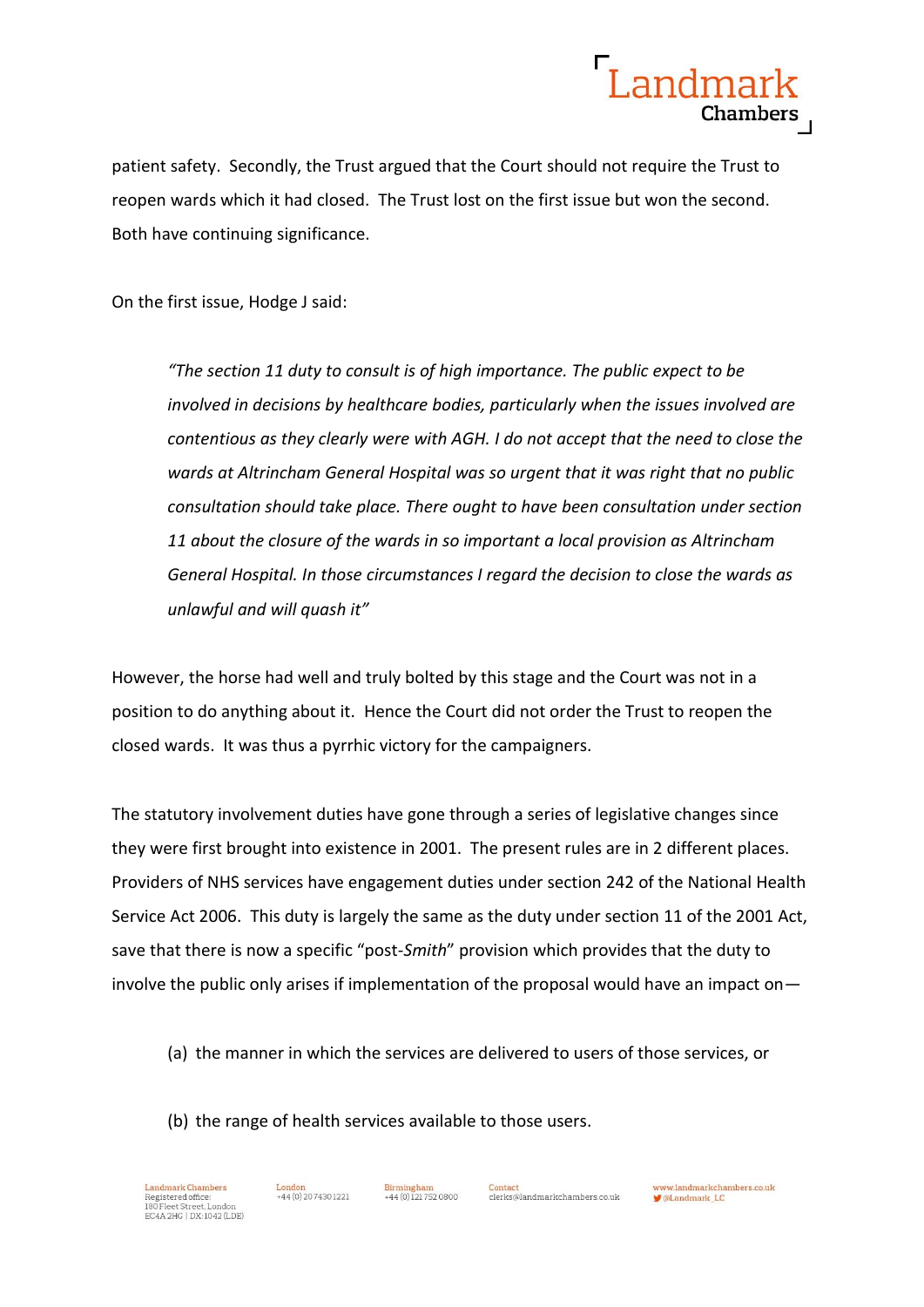

In contrast, the public involvement duties for clinical commissioning groups - the new form of local NHS commissioner created by the Health and Social Care Act 2012 - is a significantly wider duty. The key difference is that it is a duty to make arrangements to secure that individuals to whom the services are being or may be provided are involved in NHS decisionmaking. Thus the provision in section 11 of the 2001 Act - replicated in section 242 of the 2006 Act - to discharge the duty through self-selected "*representatives*" has been removed. Accordingly, on the face of the statute, the duty is to offer all patients the opportunity of having their say before decisions are made.

Section 14211 of the 2006 also requires each clinical commissioning group to prepare an Annual Commissioning Plan, and there is a statutory duty on each CCG to consult the public about the contents of its plan prior to adoption: see section 14Z13(2). Interestingly, very few clinical commissioning groups comply with this legal obligation. They are far more concerned with complying with NHS England guidance which recommends an entirely different form of statutory planning process.

Section 14Z2(4) provides that NHS England has the right to publish Guidance for CCGs on the discharge of their public engagement functions. NHS England has published this guidance "*[Patient and public participation in commissioning health and care: statutory](https://www.england.nhs.uk/wp-content/uploads/2017/05/patient-and-public-participation-guidance.pdf)*  [guidance for CCGs and NHS England](https://www.england.nhs.uk/wp-content/uploads/2017/05/patient-and-public-participation-guidance.pdf)<sup>"2</sup>. It contains large number of high-level statements in favour of public engagement and notes the conclusions of the Francis Inquiry into Mid Staffordshire Hospitals NHS Trust which concluded that there were real risks to patients if NHS bodies stopped listening to the views of patients, carers and their own staff.

The Guidance sets out 10 Key Principles which, if they were followed consistently in practice, would revolutionise the way some NHS bodies operated. It says:

-

<sup>&</sup>lt;sup>2</sup> See <u>https://www.england.nhs.uk/wp-content/uploads/2017/05/patient-and-public-participation-</u> [guidance.pdf](https://www.england.nhs.uk/wp-content/uploads/2017/05/patient-and-public-participation-guidance.pdf)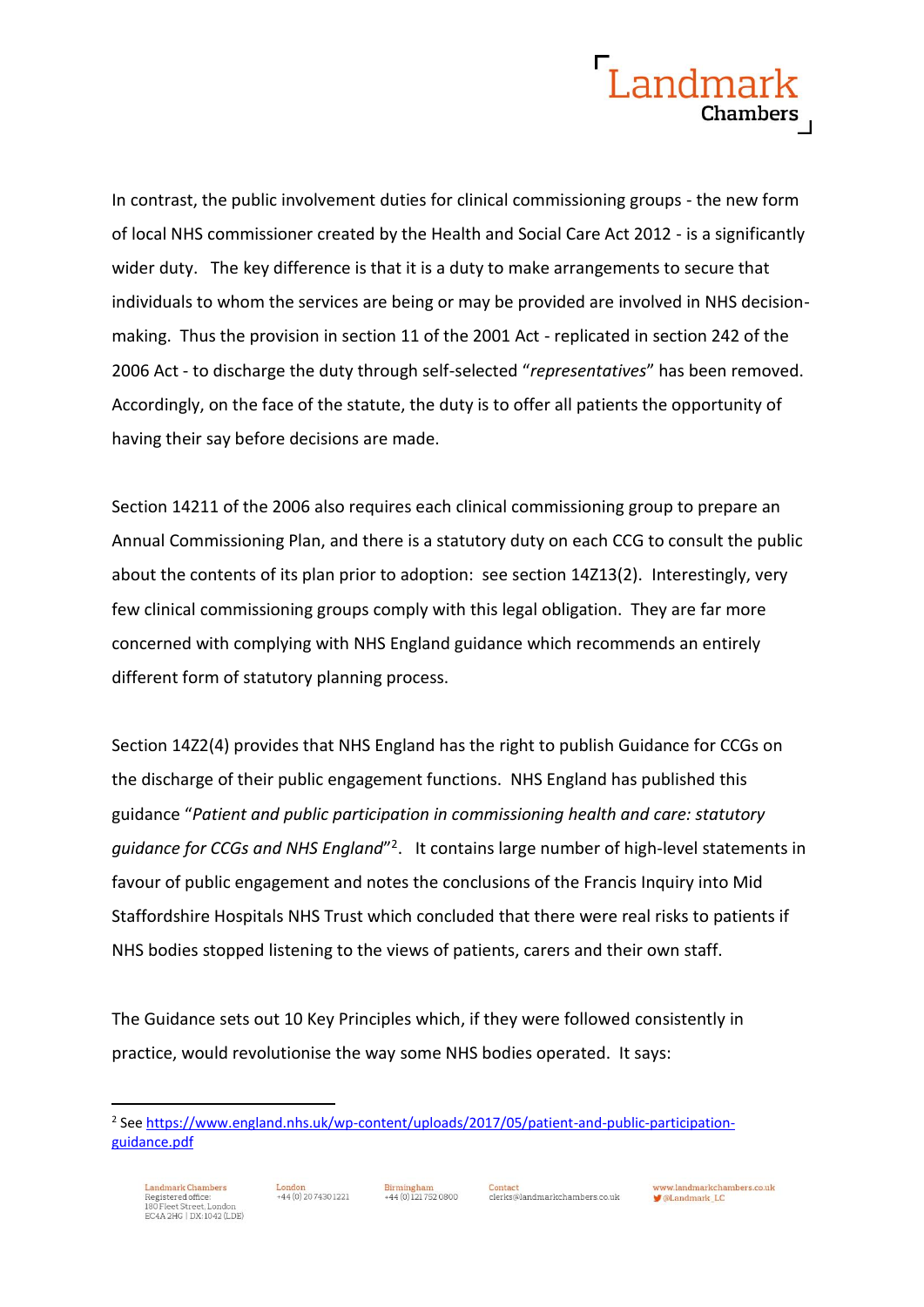

"NHS England has developed 10 principles of participation based on a review of research, best practice reports and the views of stakeholders.

- Reach out to people rather than expecting them to come to you and ask them how they want to be involved, avoiding assumptions.
- Promote equality and diversity and encourage and respect different beliefs and opinions.
- Proactively seek participation from people who experience health inequalities and poor health outcomes.
- Value people's lived experience and use all the strengths and talents that people bring to the table, working towards shared goals and aiming for constructive and productive conversations.
- Provide clear and easy to understand information and seek to facilitate involvement by all, recognising that everyone has different needs. This includes working with advocacy services and other partners where necessary.
- Take time to plan and budget for participation and start involving people as early as possible.
- Be open, honest and transparent in the way you work; tell people about the evidence base for decisions, and be clear about resource limitations and other relevant constraints. Where information has to be kept confidential, explain why.
- Invest in partnerships, have an ongoing dialogue and avoid tokenism; provide information, support, training and the right kind of leadership so everyone can work, learn and improve together.
- Review experience (positive and negative) and learn from it to continuously improve how people are involved.
- Recognise, record and celebrate people's contributions and give feedback on the results of involvement; show people how they are valued.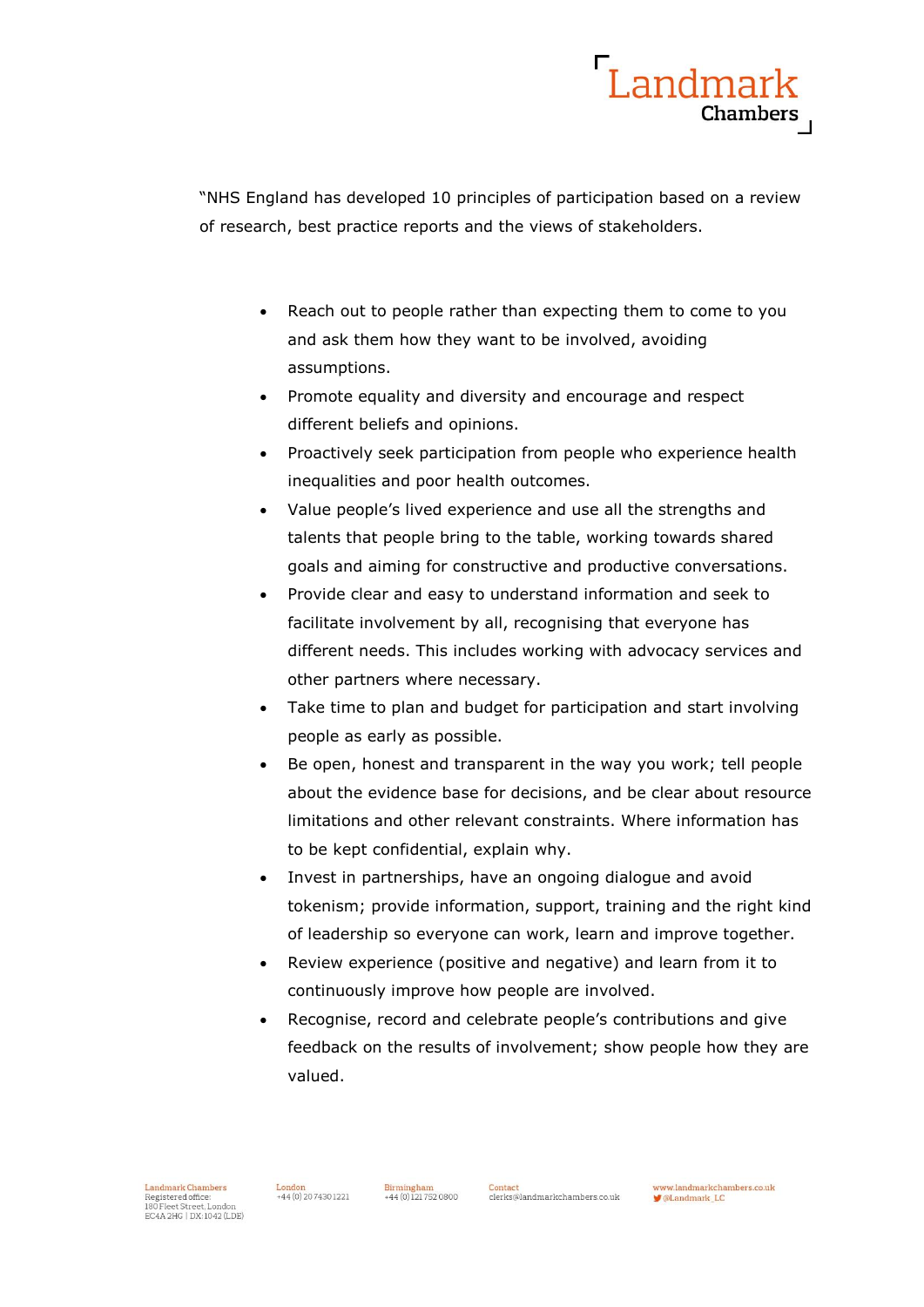## Landmark Chambers

There are many examples of excellent engagement processes which involve the NHS bodies guiding the public through the process of taking difficult, unpopular but clinically appropriate decisions after full public engagement. There are others which demonstrate a continuing failure to engage with these difficult issues. The contrast between the exercises undertaken in Manchester - which led to *R (Keep Wythenshawe Special Ltd) v NHS Central Manchester CCG & Ors* [2016] EWHC 17 (Admin) and a process in Corby - which led to *R (Buckingham) v NHS Corby Clinical Commissioning Group* [2018] EWHC 2080 (Admin) could not be starker. So there is good practice in the NHS but there are also pockets - possibly large pockets - of practice which not only depart from anything that could be described as "good practice" to even basic compliance with statutory obligations.

The *Wythenshawe* case involved a major reconfiguration of acute health services in Manchester. The familiar challenges of making the best use of resources, the availability of staff on the proper arrangement of specialist services led to the inevitable decision to concentrate acute services at a smaller number of sites. That meant that one of 2 existing major hospitals needed to have services downgraded - and it came to a choice between Wythenshawe and Stockport. The CCG commissioners came down in favour of Stockport for a variety of reasons, but it was a close run decision. Frankly, either hospital could have been lawfully chosen as the one to retain its full range of services - and get new investment - and the one to be downgraded.

The process followed the NHS England major reconfiguration guidance - virtually to the letter. Public engagement occurred at all stages and detailed technical information was made available through a dedicated website. The consultant staff at Wythenshawe refused to accept the result and formed a company to challenge the final decision which went against them. The key question was whether the consultation was "fair", bearing in mind the observations of Mr Justice Sullivan, as he then was, in *R(on the application of Greenpeace Limited) v Secretary of State for Trade and Industry* [2007] EWHC 311 at paragraphs 62 and 63 who said:

Landmark Chambers Eandmark Chambers<br>Registered office:<br>180 Fleet Street, London<br>EC4A 2HG | DX: 1042 (LDE)

 $+44(0)$  20.7430.1221

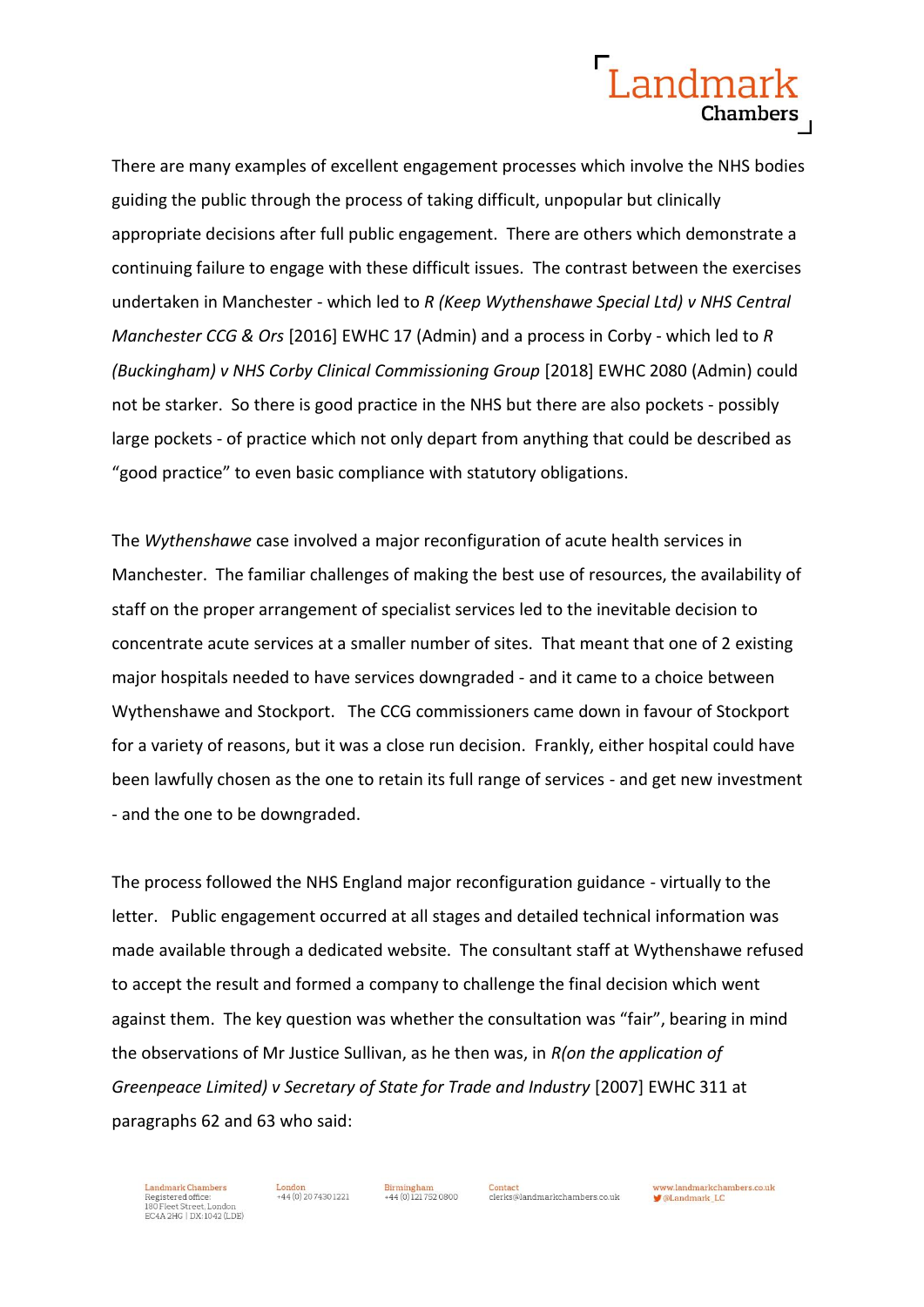

*"In reality, a conclusion that a consultation exercise was unlawful on the ground of unfairness will be based upon a finding by the court, not merely that something went wrong, but that something went 'clearly and radically wrong'."*

In any consultation process, the proposals will adapt as the process unfolds. Indeed, the process of consultation inevitably gives rise to information which ought to change the proposals as the process continues. Absent such change, consultation can become a series of empty gestures. However, there is a high threshold before changes to the proposals require a further round of consultation. In summary, the Judge decided the consultation was not unfair and therefore was lawful. The merits of the final choice are, of course, solely a matter for decision maker - subject only to *Wednesbury* irrationality challenges.

However there are cases where a Judge has picked through the minutiae of a consultation exercise to find unfairness at what, from the outside, appeared to be a minor aspect and then strike down the consultation. That occurred in *R (Save Our Surgery Ltd) v Joint Committee of Primary Care Trusts* [2013] EWHC 439 (Admin) which was one of the endless round of cases involving challenges to the NHS's attempt to reduce the number of hospitals undertaking paediatric heart operations. There was consensus that the number should be reduced but every centre advanced compelling reasons why their centre should not be the one to close.

In marked contrast in *R (Buckingham) v NHS Corby Clinical Commissioning Group* [2018] EWHC 2080 (Admin) the Court was concerned with a CCG who had repeatedly promised to consult local people before changes were made to an Urgent Care Centre but then took the decision to make fundamental changes to the structure of care at the centre without consultation – mainly because NHS England advised them, in effect, to just get on with it.



 $+44(0)2074301221$ 

 $+44(0)1217520800$ 

Contact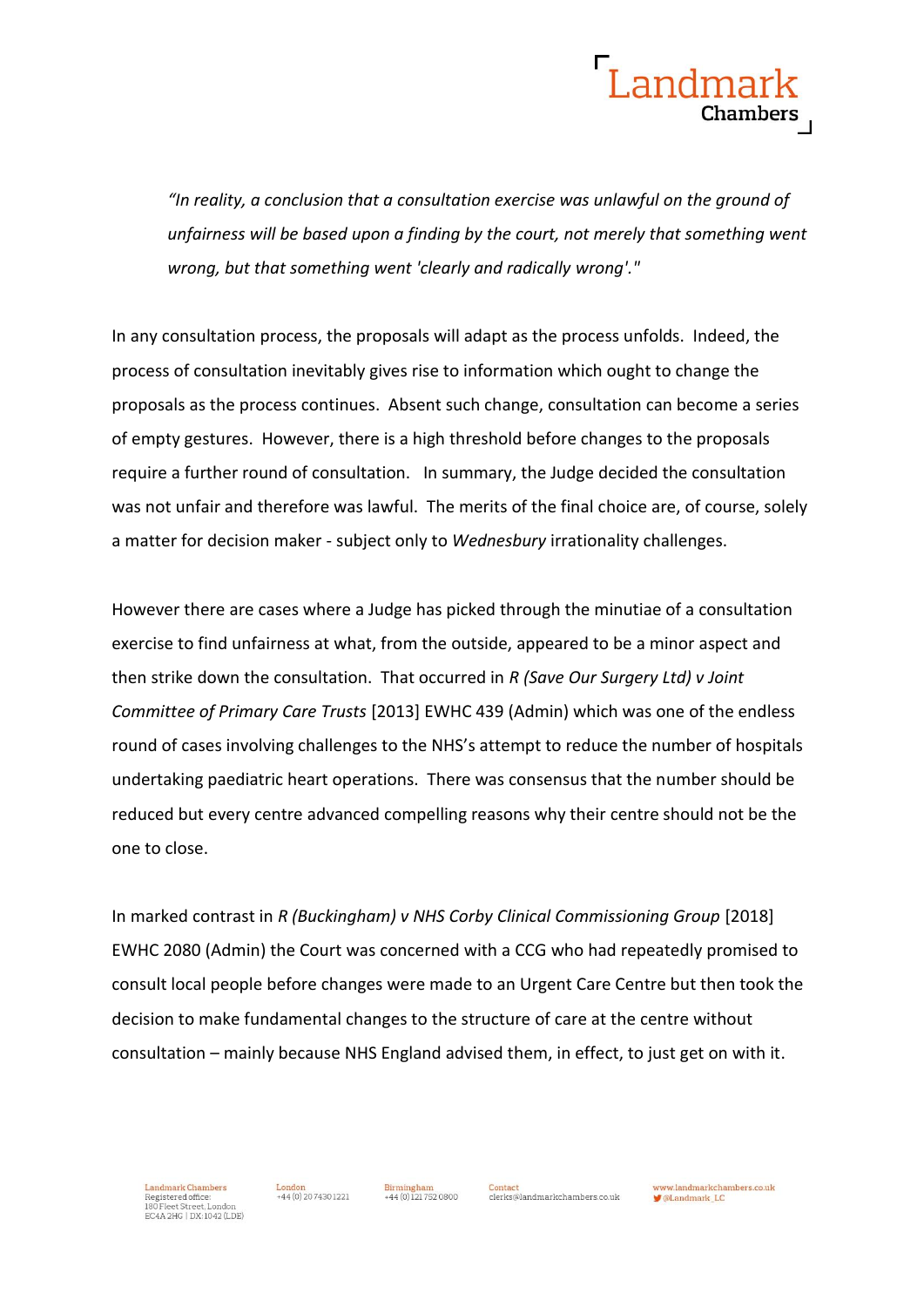

This was primarily a case about breach of a legitimate expectation created by the promises of the CCG that they would be public consultation. The Claimant succeeded on that ground. However, the Claimant also succeeded in showing a breach of section 14Z2. The CCG relied on 2 factors, namely a workshop in December 2017 that was supposed to formulate proposals for public consultation and the final Governing Body meeting on 30 January 2018 which took the decision to press ahead with the changes without public consultation. The key passage from the Judgment is as follows:

*"[for compliance with the statutory duty] there must be involvement in the consideration of the proposal. Ms Morris relied on the December 2017 workshop and the 30 January 2018 meeting. In my judgment the former did not involve consideration of the proposal. The stated purpose of the workshop was to develop proposals on which to consult. As for the meeting, this was a meeting in public rather than a public meeting. The limited opportunity to put questions (rather to provide information or to give views) and the absence of any opportunity to respond to the response did not, in my judgment, amount to the involvement contemplated by the subsection. It follows from that conclusion that CCG were in breach of its duty thereunder"*

Thus the decision to make changes to the Urgent Care Centre without public consultation was quashed. As a footnote, it is worth noting that the CCG subsequently abandoned its proposals to make changes to the Urgent Care Centre - presumably because it could not face the prospect of attempting to explain the justification for those proposals in a public consultation exercise.

That was reminiscent of a senior NHS manager who I advised should consult the public about the closure of an NHS facility. He said – trenchantly – "*why should I ask the public how I should do my job*". That attitude remains entrenched in much of the NHS – despite clear statutory obligations to the contrary. The 3 plain answers are:



**Birmingham** 444 (0) 121 752 0800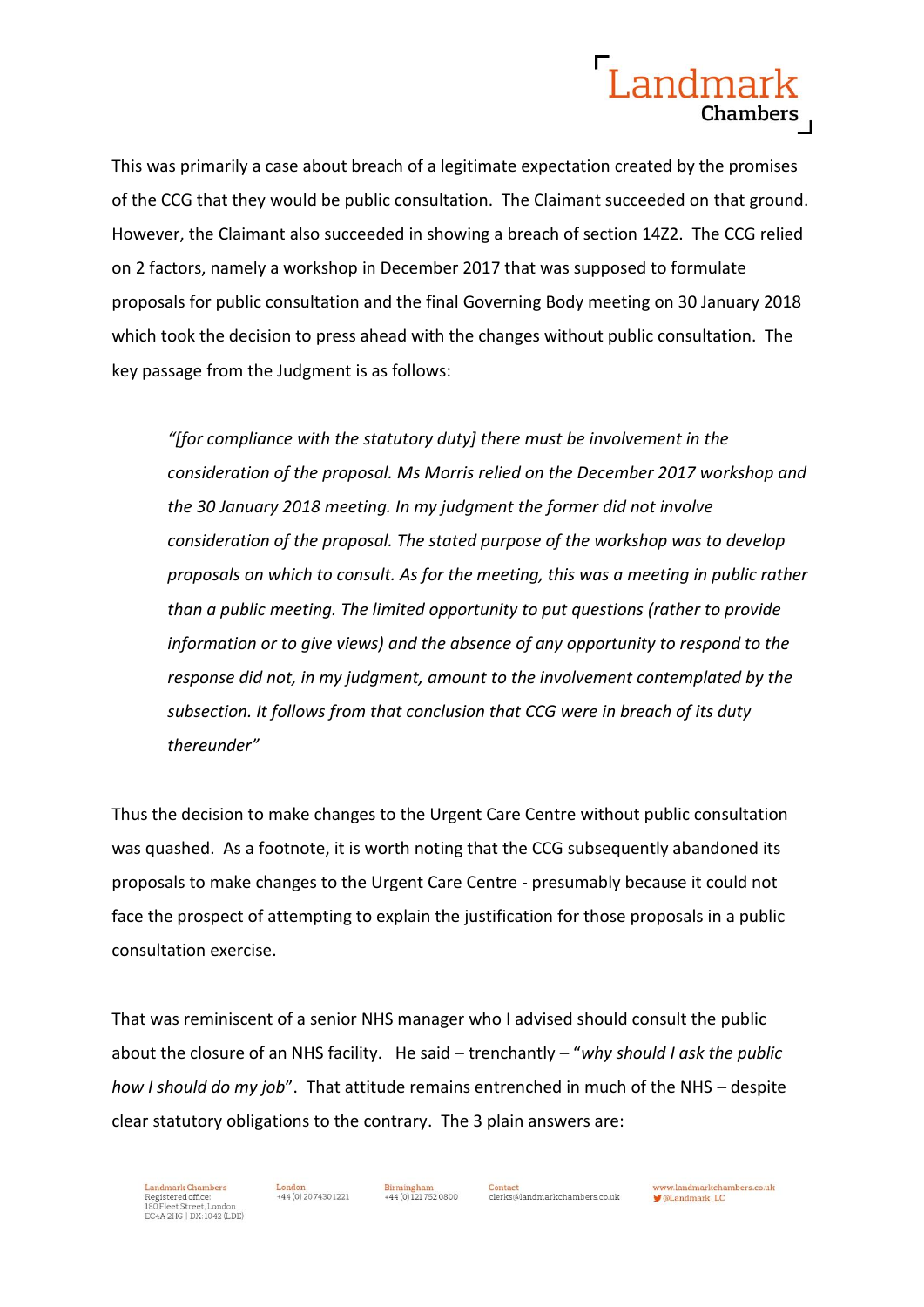

- 1. The law says you have to.
- 2. The public are your customers and good businesses don't make changes without knowing what their customers think.
- 3. The public are your paymasters. If they didn't vote for politicians who decided that taxes should be used for the NHS, and they didn't pay their taxes to fund your job, you would be out selling the big issue.

So drawing the threads together – what can be said about public engagement in changes to NHS services. It seems to me that the following points emerge from the statutory scheme and the cases:

- 1. The duty to involve the public is a key part of the statutory apparatus of the NHS. The NHS decision making process is a 3 legged stool line with commissioners, providers and the public all having a say. A 2 legged stool will, of course, fall over.
- 2. There is a simple, practical reason why public engagement is essential; namely trying to deliver high quality public services in the face of public opposition is virtually impossible. The public have, to a greater or lesser extent, have to "buy in" to – or at least not actively oppose - changes to their health services.
- 3. Public input is essential to prevent NHS decision making being "supplier dominated"; with the organisation of NHS services being arranged for the convenience of those delivering the service regardless of its impact on those who receive it.
- 4. There are few if any exemptions from the duty to involve the public in NHS commissioning decision-making, but an ex-post factor challenge to a failure to